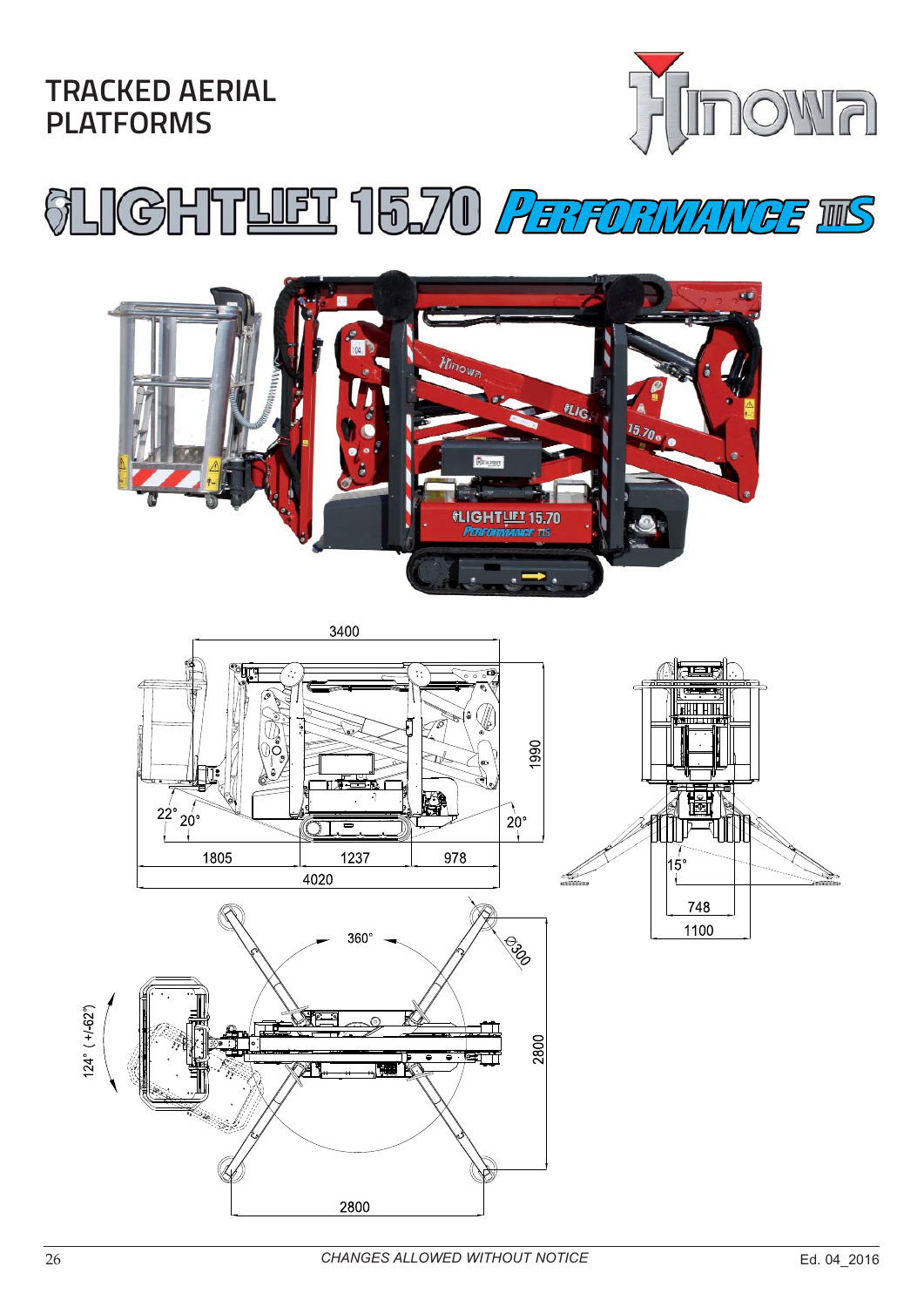

# GHTLET 15.70 PERFORMANCE INS

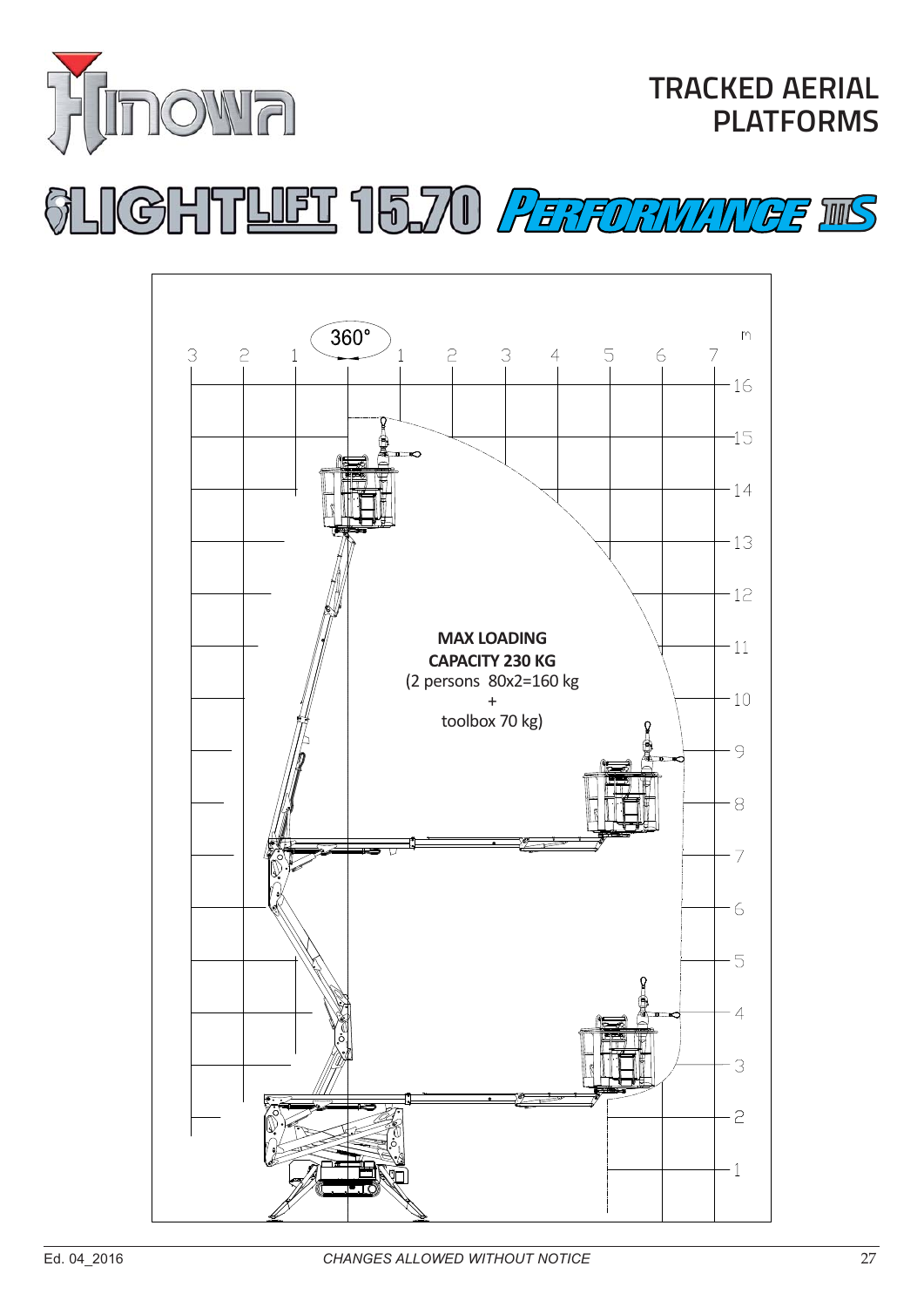### **TRACKED AERIAL PLATFORMS**



## **SLIGHTLIET 15.70 PERFORMANGE INS**

#### **PETROL ENGINE**

#### **DIESEL ENGINE**

#### **ELECTRIC MOTOR**

| Standard |                       |  |
|----------|-----------------------|--|
| Optional | 110V / 50 Hz - 2,2 kW |  |

#### **HYDRAULIC PUMPS**

#### **TRACKED UNDERCARRIAGE**